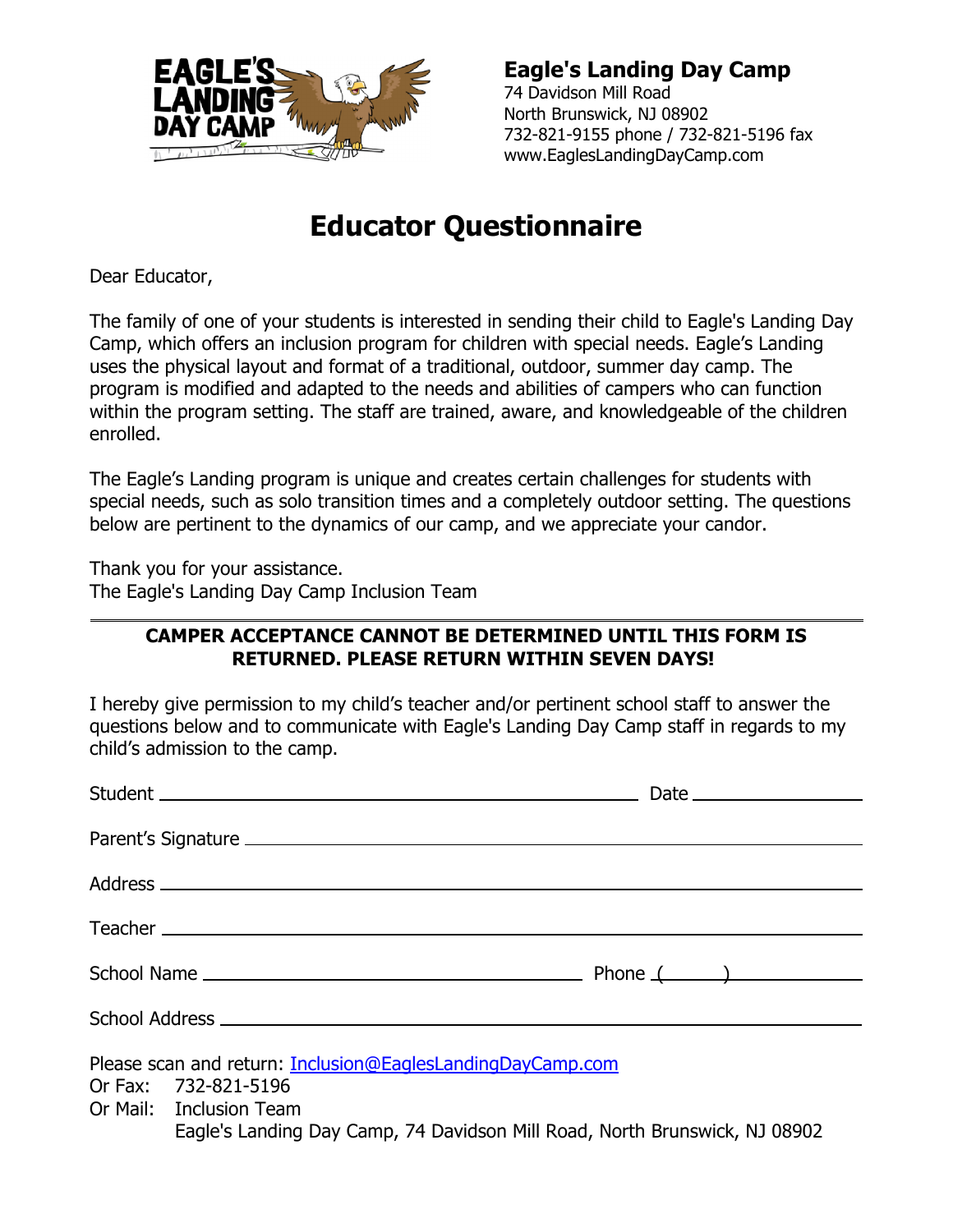## **Questions to be completed by student's educator or an informed administrator**

How do you think the student will adjust to a full-day, outdoor camp setting and program?

Does this student display any sensory seeking/sensory aversion behaviors?  $\Box$  Yes  $\Box$  No If yes - please explain:

| Does this student display any oppositional concerns? | $\Box$ Yes | $\Box$ No |
|------------------------------------------------------|------------|-----------|
| If yes - please explain:                             |            |           |

Does this student display any inattentive hyperactive behavior?  $\Box$  Yes  $\Box$  No If yes - please explain:

Please describe social interactions the student exhibits with their classmates.